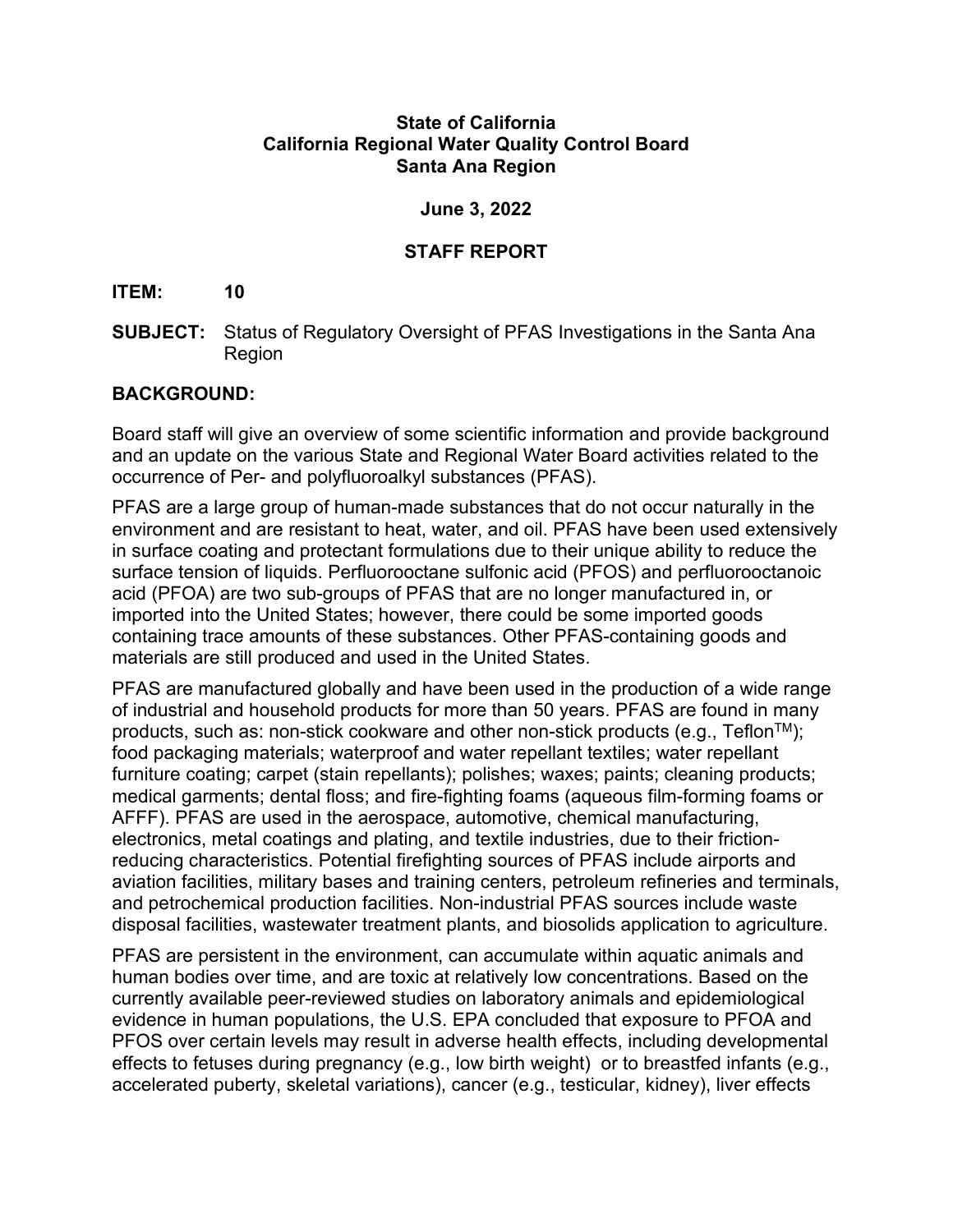(e.g., tissue damage), immune effects (e.g., antibody production and immunity), thyroid effects and other effects (e.g., cholesterol changes).

PFAS can be introduced into the body by eating or drinking contaminated food or liquid (including water), and by breathing in or touching products treated with PFAS, such as carpets, furniture, or clothing. Exposure to PFOA and PFOS is generally dominated by drinking impacted water and ingestion of impacted food. Food can be contaminated by the PFAS in packaging materials, and some foods such as fish, meat, eggs and leafy vegetables may contain PFAS due to bioaccumulation and crop uptake from contaminated soil or water.

# **Development of Regulatory Levels for PFAS**

In May 2016, the United States Environmental Protection Agency (U.S. EPA) issued a lifetime health advisory (LHA) $^1$  $^1$  for PFOA and PFOS in drinking water, advising municipalities that they should notify their customers of the presence of PFAS over LHA levels in community water supplies. The LHA level is 70 nanograms per liter (or parts per trillion [ppt]) for PFOA and PFOS individually or combined. The U.S. EPA has not established health advisory levels for other chemicals within the PFAS family of compounds.

In June 2018, the California Office of Environmental Health Hazard Assessment (OEHHA)[2](#page-1-1) recommended interim notification levels for PFOA in drinking water (based on liver toxicity, as well as cancer risks) and for PFOS (based on immunotoxicity). OEHHA made these recommendations following review of currently available healthbased advisories and standards and supporting documentation. After independent review of the available information on the risks, in July 2018, the California State Water Resources Control Board (State Water Board) - Division of Drinking Water (DDW) established interim Notification Levels<sup>[3](#page-1-2)</sup> of 13 ppt and 14 ppt for PFOS and PFOA, respectively, in drinking water. In July 2018, and based on the adopted notification levels, DDW established an interim Response Level<sup>[4](#page-1-3)</sup> of 70 ppt for the total combined concentration of PFOA and PFOS, consistent with the U.S. EPA's health advisory level

<span id="page-1-0"></span><sup>1</sup> The LHA is the level, or amount, calculated to offer a margin of protection against adverse health effects to the most sensitive populations.

<span id="page-1-1"></span><sup>2</sup> The Office of Environmental Health Hazard Assessment (OEHHA) is the lead state agency for the assessment of health risks posed by environmental contaminants. OEHHA's mission is to protect and enhance the health of Californians and our state's environment through scientific evaluations that inform, support and guide regulatory and other actions.

<span id="page-1-2"></span><sup>3</sup> Notification Levels are health-based advisory levels established by the DDW for chemicals in drinking water that lack maximum contaminant levels (MCLs). When chemicals are found at concentrations greater than their notification levels, certain requirements and recommendations apply. If a chemical concentration is greater than its notification level in drinking water that is provided to consumers, DDW recommends that the utility inform its customers and consumers about the presence of the chemical, and about health concerns associated with exposure to it. To provide consumer notice, the utility may want to consider using its annual Consumer Confidence Report, a separate mailing, or other method.

<span id="page-1-3"></span><sup>4</sup> Response Levels are concentrations at which DDW recommends removal of a drinking water source from service.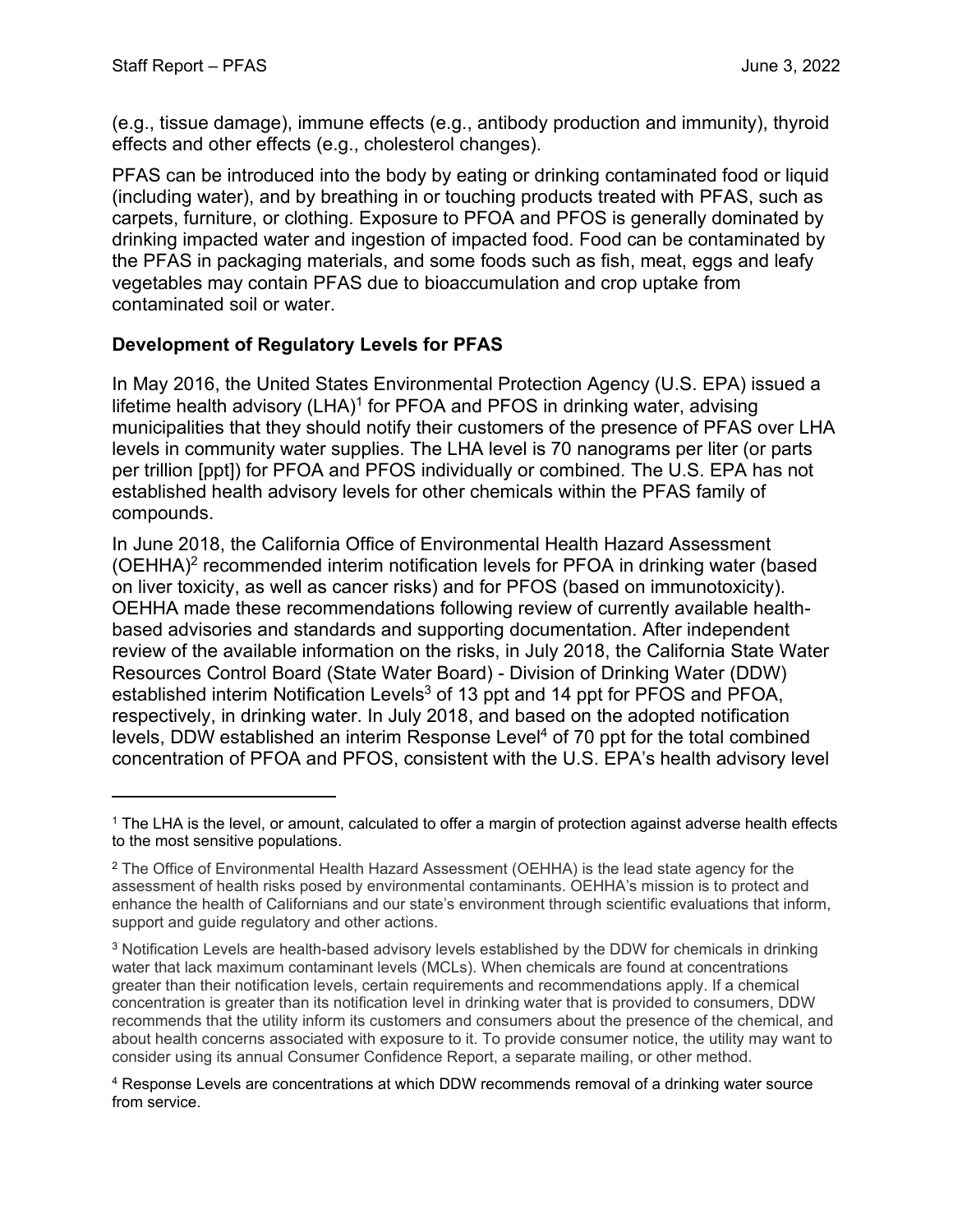established in 2016. In August 2019, the State Water Board lowered the notification levels to 6.5 ppt for PFOS and 5.1 ppt for PFOA in drinking water based on the recommendations by OEHHA. In November 2019, OEHHA held a webinar to allow the public to hear and ask questions about the toxicological and epidemiological data for evaluating PFOA and PFOS, in connection with its initiation of the development of Public Health Goals (PHGs)<sup>[5](#page-2-0)</sup> for PFOA and PFOS in drinking water. In February 2020, the State Water Board lowered the response levels to 10 ppt for PFOA and 40 ppt for PFOS in response to new data concerning PFAS toxicity. Currently, OEHHA is evaluating the available data to provide PHGs for PFOS and PFOA.

## **PFAS Occurrence and Source Investigations**

Given the extent to which PFAS has and continues to impact drinking water supplies in California, both the State Water Board and the Santa Ana Regional Water Quality Control Board (Santa Ana Water Board) have initiated investigations to determine magnitude, extent, and potential sources of PFAS contamination. In March 2019, the State Water Board initiated a statewide phased approach for PFAS source investigation at 30 airports and 196 landfills and adjacent public drinking water supply wells.

Additional phases of PFAS investigation at potential sources of release have also been initiated by the State Water Board through the issuance of Water Code section 13267 investigation Orders to 271 chromium plating facilities and 249 Publicly Owned Treatment Works (POTWs) in October 2019 and July 2020, respectively. In September 2020, the State Water Board issued sampling Orders to expand public water system testing for PFAS based on previous detections from the 2019 sampling Orders. Investigative Orders were issued to 162 refineries and bulk terminals in March 2021.

Santa Ana Water Board started oversight of the PFAS investigation in landfills, several Department of Defense (DoD) sites, and municipal landfills during the 2015 - 2016 timeframe. Since 2018, several active and closed municipal solid waste landfills have conducted PFAS investigations. In March 2019, and concurrent with the State Water Board's phased approach, the Santa Ana Water Board issued Water Code section 13267 investigation orders to three airports within the region-- John Wayne Airport, Ontario International Airport, and San Bernardino International Airport. Forty-two chromium plating facilities, 28 POTWs, and 15 refineries and bulk terminals have been subject of the state-wide PFAS Investigative Orders since 2019.

The results from PFAS investigations within the Santa Ana Water Board Region have revealed impacts to groundwater resources from military and industrial sites. The results from PFAS sampling of drinking water supply wells in Riverside and Orange Counties have shown PFAS concentrations above the current Notification Levels for drinking water. PFAS concentrations of up to 270 ppt for PFOA and 300 ppt for PFOS have

<span id="page-2-0"></span><sup>5</sup> A PHG is the level of a chemical contaminant in drinking water that does not pose a significant risk to health. PHGs are not regulatory standards. However, state law requires SWRCB to set drinking water standards for chemical contaminants as close to the corresponding PHG as is economically and technologically feasible.